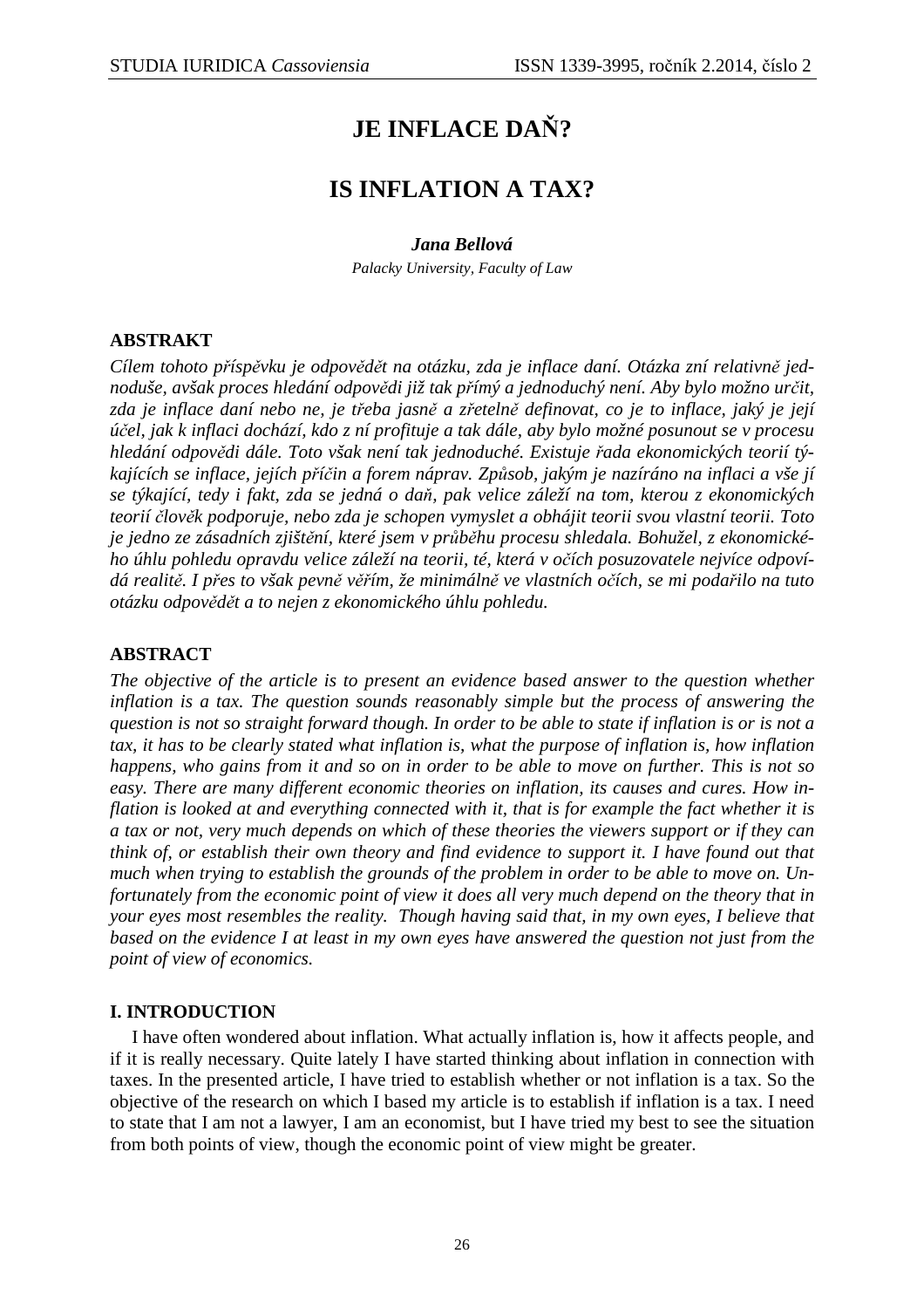In order to be able to do so I looked at what inflation actually is and based on that tried to find out if it is or is not a tax. Before writing the article I myself was of the opinion that it is a form of tax so I might have been a bit biased when trying to find evidence supporting my opinion though I did my best to present a study that would not only ask the questions but also provide the answers for them.

The methods used were the method of description, comparison, analysis, synthesis and methods of conceptual research.

#### **II. WHAT IS INFLATION**

Quite naturally having decided to establish if there is a way in which inflation can be considered a tax, I need to start with figuring out what exactly inflation is. Now, that should be rather easy, one would have thought. A term which is so often used in the current political, economic and social climate, one surely needs to be able to know what one is talking about. Well as life itself, the simpler you think that something is going to be, perhaps not so surprisingly, the more difficult it surely turns out to be.

My conclusion based on the research that I have carried out, was that yes, it is quite easy to define inflation but it very much depends on what point of view you support. I have found out various approaches to inflation based on the way that inflation is defined. And that is when it got all a bit complicated. If there is not a unified version of the phenomena, how can we be able to do something about it? Keep it under control because it is so bad. How do we know which of the theories of the inflation phenomena is the correct one?

Yes, I must admit that on the one hand some of them seem to have more supporters than others. On the other hand, some of them seem to make more sense than others. But why is that so? Because they are the "correct" ones? If something has more supporters than something else, does it inevitably mean that I don't have to think about it? That I take it for granted? That that is the way it really is? But have those that consider themselves supporters of the theory really thought about it, took the time to consider if it makes sense? What if they just thought ok if he or she thinks that it must be true, surely he knows, I don't have to think about that any more. That would make my life so much easier. It almost seems silly to doubt.

Having briefly studied the history of economic thought, there was one conclusion I came to. Economics as a science is full of theories. Theories that are meant to describe the reality. There are theories that have more support, the main stream theories of the time periods and eras, but there are also those that have less support because quite often supporting them is not so economically beneficial. It does not mean that they make any less sense. Surprisingly or perhaps not so surprisingly rather often they make more sense. Common sense.

Well, my perception of what I have read got me thinking. My perception was that if we all are being told the same thing by the media, by the current top economists, by those who have the power to influence, then we all tend to believe that that is the way it is, that is the "correct way" to view things. Yes, and trying to look at things differently might be a bit scary, strangely not scary because it does not make sense, on contrary perhaps a bit scary because it all starts to make much more sense all together but it also leaves you in a position of a sort of an outcast because you do not any longer want to take for granted what you are being told, and yes, that can be a bit scary too.

Well, where does it leave us now? That is quite easy. We have to start at the very beginning. Let us have a look at various approaches establishing what inflation is and see which one makes the most sense.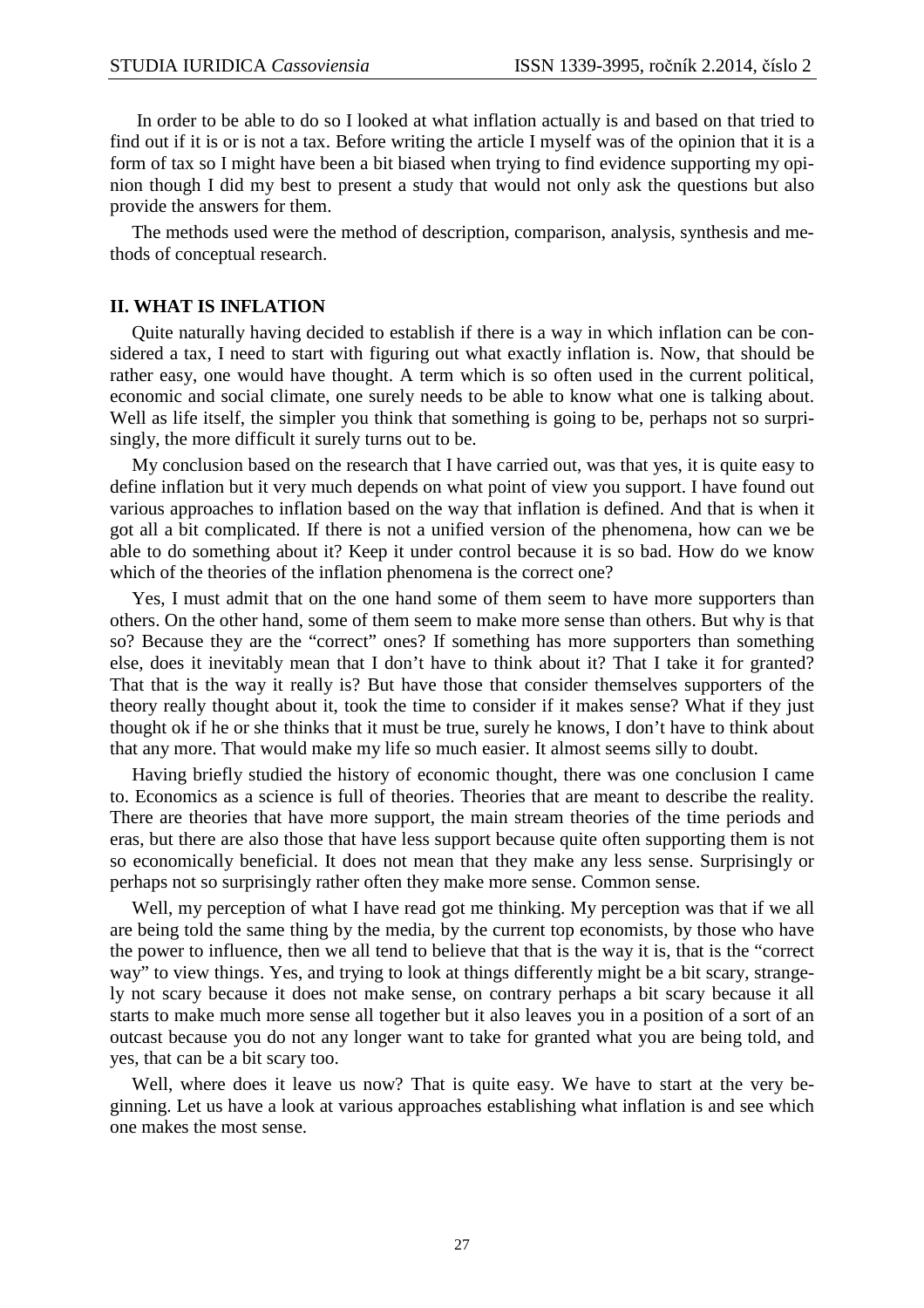## **1. The Four Economic Theories On Inflation<sup>1</sup>**

Based on the definition available in the Encyclopaedia Britannica inflation in economics is collective increases in the supply of money, in money incomes or in prices. Inflation is generally thought of as an inordinate rise in the general level of prices.

From the theoretical point of view the above mentioned source states that there are at least four different schemata commonly used in considerations of inflation which can be distinguished.

Well, at least four. Does it mean that even more can be found? What are these four models and do they have anything in common?

#### **The Quantity Theory**

The oldest of the models describing inflation is the view that the level of prices is determined by the quantity of money. The theory goes as far back as David Hume in the  $18<sup>th</sup>$  century but assumes that productive capacity is fully employed or nearly so. The extent to which the productive capacity is used varies in reality a great deal though therefor in a refined version Milton Friedman<sup>2</sup> stated that the short-period changes of the money supply are after a varying interval followed by changes in money income and that the velocity of circulation, tends to be fairly stable, especially over long periods. From this it was concluded that the money supply, while not a reliable instrument for controlling short-term movements in the economy, can be effective in controlling longer term movements of the price level and that the prescription for stable prices is to increase money supply regularly at a rate equal to that at which the economy is estimated to be expanding.

So as we can see, the link between money supply and inflation was established and the control of the money supply was supposed to gain control and from the current economic point of view it still is meant to control inflation. The European Central Bank shows and explains in one of their very user friendly materials how the inflation monster<sup>3</sup> is kept in a jar under control by the big and stable bank and it also introduces the term of deflation monster which is presented as just as dangerous as the inflation one. It also introduces the ways how the money supply can be controlled and in that way the inflation and deflation monsters can be kept on quite tight leashes. In other words the user friendly cartoon refers to the process of targeting inflation which is the way how to reach the goal and one of the points of existence of the European Central Bank and central banks around the world altogether. That is to keep price stability in the form of targeting inflation, keeping it within certain boundaries.

#### **The Keynesian Theory**

l

The second basic approach is represented by J.M.Keynes´s theory of income determination. The key is the assumption that consumers tend to spend a fixed proportion of any increases they receive in their incomes. Therefor for any level of national income there is a gap of a predictable size between income and consumption expenditure and to establish and maintain that level of national income it is only necessary to fix expenditure on all non-consumption goods and services to fill the gap.

The chief importance of the Keynesian approach and various elaborations of it is that they provide a framework in which governments can manage the level of activity in the economy by varying their own expenditures and receipts or by influencing the level of private invest-

<sup>1</sup> Compare with information available at http://www.britannica.com/EBchecked/topic/287700/inflation/3511/The-Keynesian-theory.

<sup>2</sup> and other economists of the University of Chicago in the 1950s and 1960s.

<sup>3</sup> For more information see http://www.ecb.europa.eu/ecb/educational/pricestab/html/index.en.html.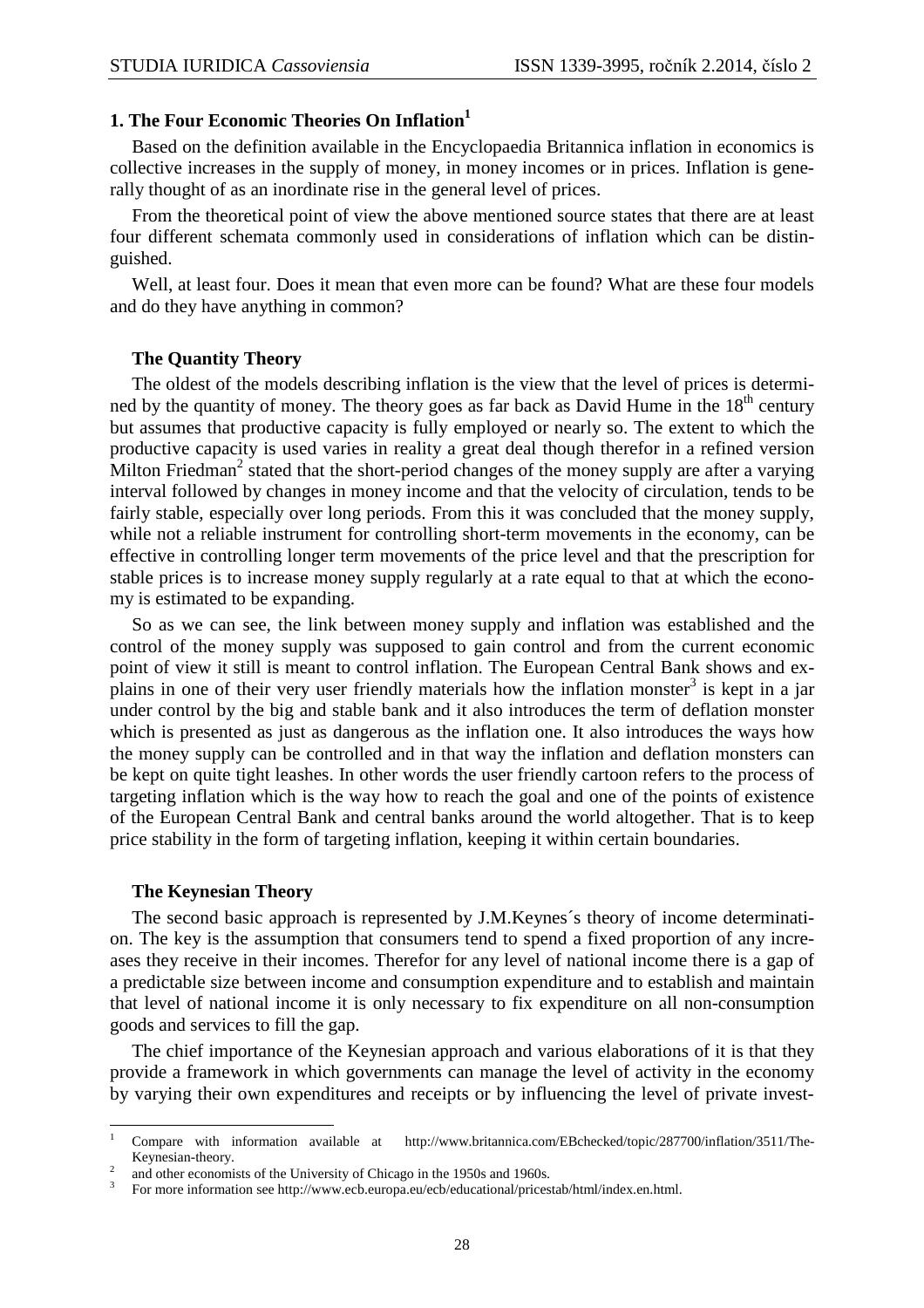ment. Many economists believe that this approach has led to better control over short-term changes in employment and real income.

This theory does not offer much insight into movements of the price level. If for example government expenditure is higher than the difference between production and consumption, there is an inflationary gap. The market process closes this gap by pushing the prices up to the point at which the difference between income and consumption is big enough to accommodate the government expenditures.

At the core of Keynes´s economic view was the idea that government could smooth the volatility of free markets by expanding the supply of money and running large budget deficits when times were tough.<sup>4</sup>

So we can see quite a different approach to the whole inflation phenomena. The role of government and especially government expenditure is quite large in this theory though. It also seems to be the case that the government expenditure is a tool to fix a problem rather than a way of redistributing money and providing public goods. In my opinion this can lead to quite a misinterpretation of the role of government expenditure in the economy as a whole. I strongly believe that the increase of government expenditure should not be a way of starting up or supporting the growth of the economy, as in my eyes the government does not produce anything, it should only redistribute the wealth that has been produced by others.

#### **The Cost-Push Theory**

The third approach to the analysis of inflation assumes that prices of goods are basically determined by their costs, whereas supplies of money are responsible to demand. In these circumstances, increasing costs may create an inflationary pressure that becomes continuous. Money supply responds to demand, partly because monetary authorities do not wish to see the dislocation of capital markets that would follow if monetary deficiency produced very large rises in the rates of interest.

In my opinion, this sound more reasonable and more connected with real life. If we look at the prices of goods, yes, I think that we can quite naturally assume that their prices are primarily and to quite a large extent determined by their costs. Should these costs increase, the prices of goods have to increase too, as we can witness on daily bases. What makes the prices of inputs, the costs increase though? The assumption that money supply responds to demand is in my opinion primarily correct as well. On the other hand I believe that the role of the monetary authorities in the monetary market is quite crucial and in my opinion quite often leads to the destabilization of the monetary market rather than its stabilization. What I mean is that in my opinion the artificial control of interest rates leads to the dysfunction of the market. In the current economic climate, the interest rates are kept very low in order to make people spend money, make them consume and therefor again the idea of economic growth supported by the increase in consumption. The process of saving money is not beneficial. But it my eyes this is being done deliberately despite of what the market itself would do if left alone, that might lead to what was mentioned above about the attitude of monetary authorities towards large rises in interest rates.

#### **The structural theory**

l

The fourth approach to the inflationary process is not entirely independent of some of the above mentioned approaches. The main difference is that it puts emphasis on the structural maladjustment in the economy. One version of it depends upon the simple proposition that

<sup>4</sup> SCHIFF, Peter. *How and economy grows and why it crashes.* ,1. edition, U.S.A., New Jersey, Hoboken, Wiley and Sons, Inc. , 2010, 233pg. ISBN 978-0-470-52670-5, pg. 13.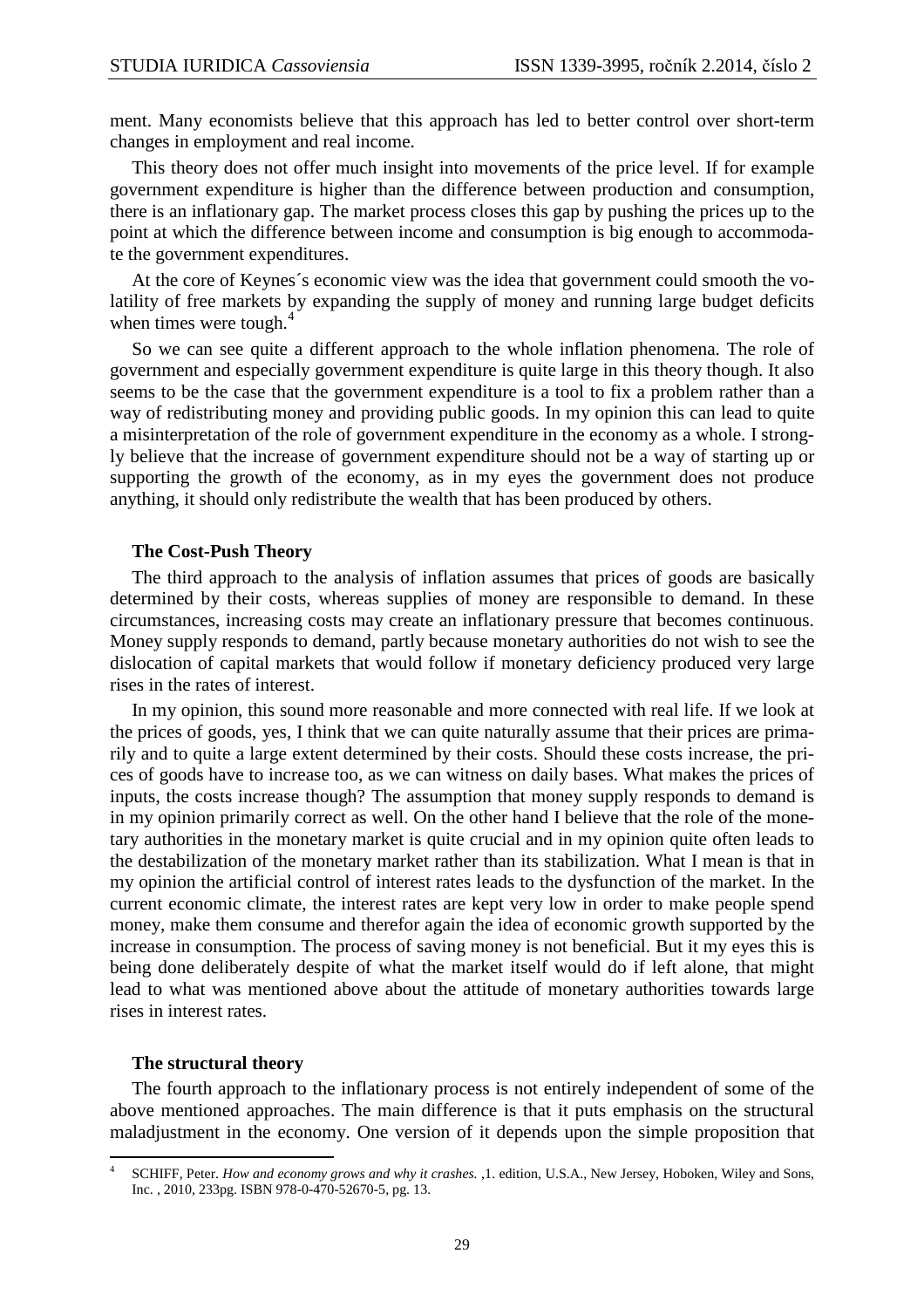resistance to reductions of money wages is so strong that they hardly ever take place leading to the fact that the rate of wage inflation as a whole is then seen as proportional to the rate of structural change in the economy.

Another version of the structural theory focuses on the gap between imports and exports. Alternatively inflation may result from social and political pressures to provide employment.

This version explaining the roots of inflation does not have many supporters but it seems to help explain the roots of inflation in developing countries.

### **2. A Fifth Theory?<sup>5</sup>**

l

Imagine three men living on an island where there are no savings, no credit and no investment. In order to survive they have to catch and eat fish. Fortunately using their bare hands they could catch one fish a day which would keep them going. Not much of a life but everything that was produced was consumed. There was nothing to save, nothing to lend. One of the guys starts thinking. If only he could come up with something that would help him catch the fish quicker, he might then be able to catch more, save some etc. The next day he decides to go hungry and rather than spend the whole day fishing for one fish, he spends the whole day producing fishing net. He is taking a serious risk and he is also hungry. But, he makes it. He creates a fishing net.

A basic economic principle that can lead to an improvement in living standards is under consuming and taking risk.

By increasing his productivity he is now able to produce more than he consumes. From gains in productivity all other economic benefits flow. This spare production is the lifeblood of a healthy economy.

As a result of his willingness and ability to make loans the other two guys now have nets and their collective capacity to catch fish has doubled. This didn´t happen because the three guys were unsatisfied with their limited lifestyle. Their hunger, their demand, was necessary to start economic growth but not sufficient to achieve it. They were finally able to expand productivity to meet those demands. So it is the growth in productivity which leads to the growth in consumption.

The economy did not grow because they consumed more. They consumed more because the economy grew.

Most economists think that demand can be increased by giving people more money to spend. But that does not change real demand. Only by increasing supply can people actually get more of what they want.

Whenever an outside force, such as the government, encourages or demands that savers make loans for reasons that may have nothing to do with the actual likelihood of repayment, higher degrees of loss are almost inevitable. As a result of government incentives, the loans go to individuals of businesses that fail to pay them off then the loss falls to those individuals who have sacrificially under consumed to create savings.

Savings are not just a means to increase one´s ability to spend. They are an essential buffer that shields economies from the unexpected.

Falling prices do not hurt anybody. In fact, as prices for all things come down through similar productivity gains in other industries, the money you earn will allow you to buy more.

In my opinion these all are quite refreshing assumptions. Have you ever wondered how it is possible that the wages are always the same yet prices keep going up? Yet, not many people

<sup>5</sup> SCHIFF, Peter. *How and economy grows and why it crashes.* ,1. edition, U.S.A., New Jersey, Hoboken, Wiley and Sons, Inc. , 2010, 233pg. ISBN 978-0-470-52670-5.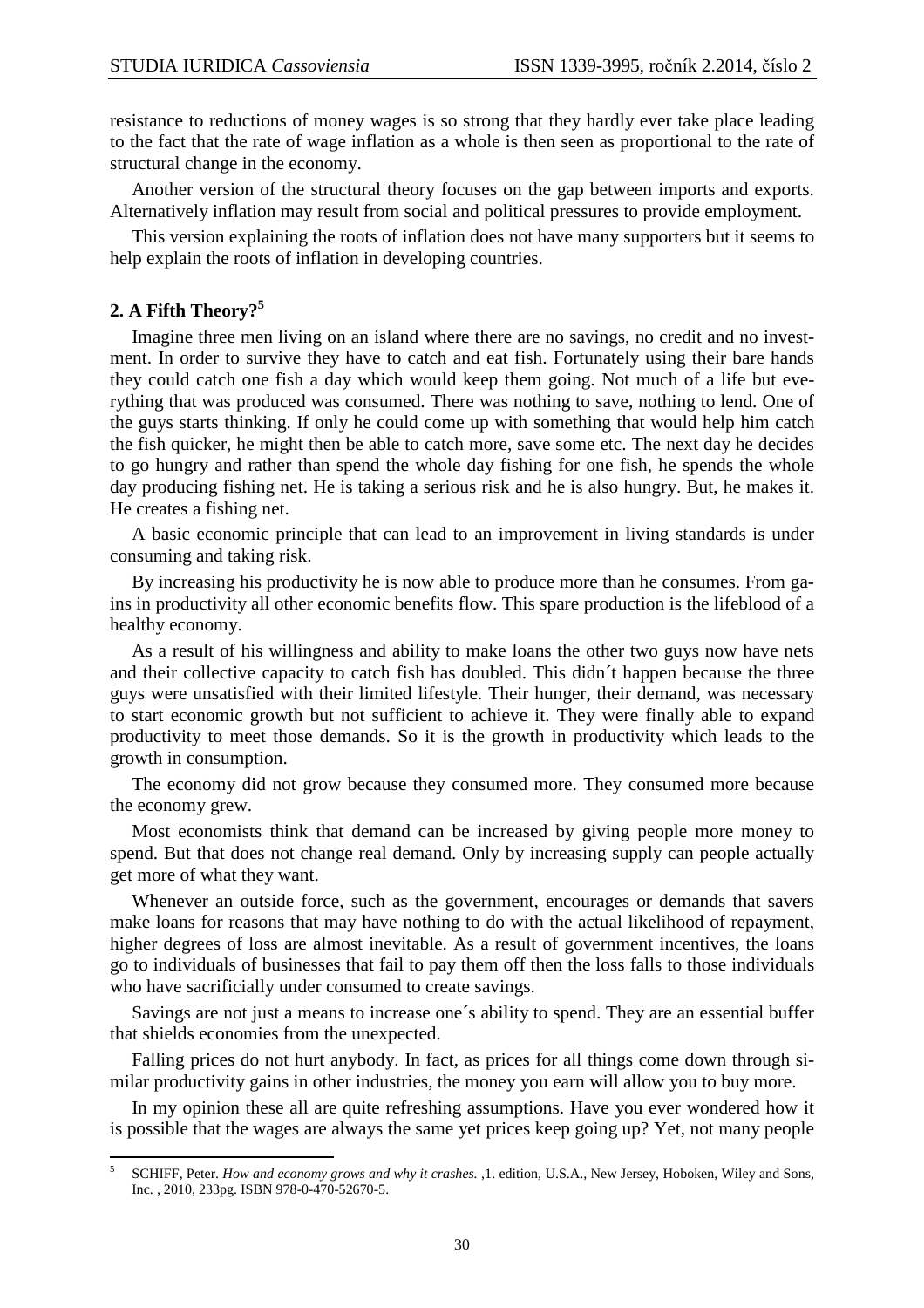l

seem to be able to buy these goods. So how is it possible that the prices still keep growing? If you have a look at the supply and demand curves, surely the prices have to go down in order for the market to work?! So why is that not so?! Who and why does not allow the prices to go down?! Why is everybody scared of deflation? What is so wrong with deflation? Why do we always have to have inflation? It does not seem to make any sense. Yes, I have read the theories, yes, I have had it explained to me over and over why the central bank has to interfere not only against too high inflation but also against deflation. The theories are impressive, the numbers and charts also. They do back up all the theories. But what about the reality? What if the theories do not match the reality? In November last year, the Czech national bank intervened and in order to stop the decrease in inflation and spur the economy it changed the exchange rate to euros. The measured monthly inflation rate at the time was about 0,2% based on the statistics. When I looked at the number I could not believe my eyes. I thought that there must have been a mistake. When I calculated my very own inflation rate based on the change in my monthly shopping basket my number was very much different. I was currently experiencing an inflation rate of about 3%. The intervention of the Central bank hit me personally – just like lots of others – very hard.<sup>6</sup>

And that makes me ask two things. How is it possible that there is such a difference between theory and reality? And if that is so, what is the point of the various theories if they do not match the reality? The economic indicators are there to help us guide the economy. Inflation rate, GDP, average wages etc. How are they connected with everyday life though? The inflation rate the way it is being calculated does not quite match the actual rate of inflation, the average wage shows by how much the 75% of population that do not reach the limit is underpaid. Yet again, the theory and the reality. Quite often it seems like that those who set the current economic, political and social trends live in a very different reality to the rest of us.

Innovation is a one-way process. Unless people forget what they already know, efficiency always compounds. As a result, prices tend to come down over time. Steadily dropping prices also encourage savings.

There is no grater propaganda victory in economics today than the complete vilification of deflation and the relative acceptance of inflation. As far as economists and politicians are concerned, deflation, which is defined as the overall decline of prices over time, is the economic equivalent of the plague. At the slightest whiff of deflation, governments will typically enact policies to push the prices back up.

Modern economists mistakenly assume that spending drives growth and that when deflation is present people tend to defer purchases to allow prices to fall. And when they do spend the diminished price makes less of an economic impact. This is absurd. As it has been said before, it is not the spending. It is the production that counts. People do not need to be persuaded to spend. Given that human demand is essentially endless, if people do not want something there is likely a good reason for it. Either the product is no good or the consumer simply cannot afford to buy it. Either way, the act of deferring a purchase, or saving instead of spending, is made for rational reasons and tends to benefit the economy as a whole.

In fact, if consumers are not spending, the best way to spur demand is to allow prices to fall to more affordable levels.

Just as the principles of mathematics do not change with the size of the problem, basic economic principles do not change with the size of economy. They are just harder to see because of the many layers that exist between savers and borrowers. But the direct relationship

<sup>6</sup> For further information and comments on the actions of the Czech national bank se efor example http://www.penize.cz/kurzy-men/275793-oslabovani-pomylena-politika-cnb.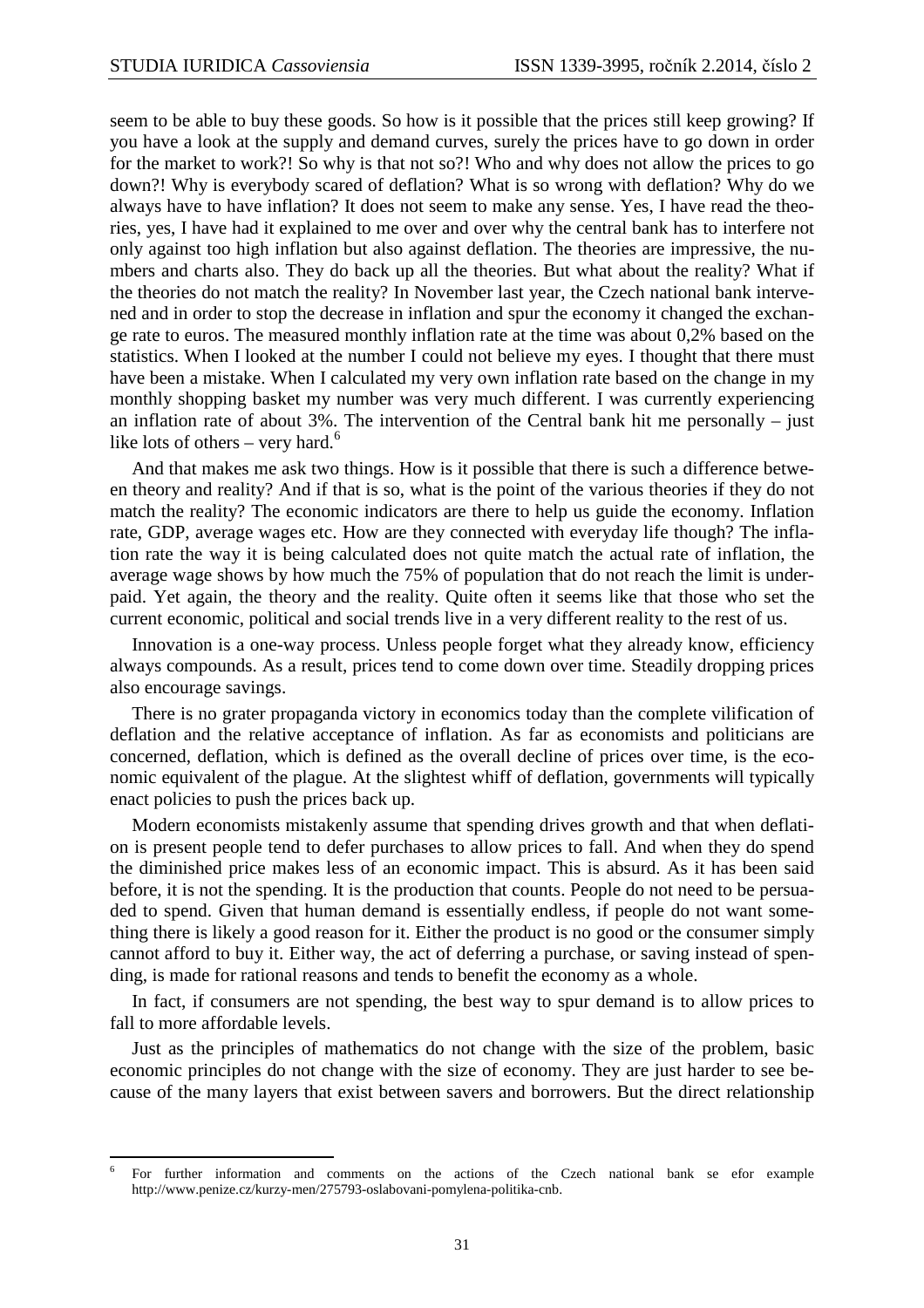among self-sacrifice, savings, credit, investment, economic incentive and social and economic progress are always the same.

One of the reasons that economists have been so successful in obscuring the source of inflation is that they have short-circuited the very definition of the word. Nearly everybody believes that rising prices means inflation. So if prices aren´t rising, there must be no inflation. But rising prices are merely the result of inflation! Inflation is the expansion of the money supply. Any dictionary printed before 1990 defines inflation purely as an expansion of money supply.

During a recession people wisely stop spending. When they do, demand drops and prices should fall. But sometimes these forces are counterbalanced by an expanding money supply that diminishes the value of currency. When inflation is present in a recession, prices may go up ( if the printing is fast enough), stay flat or fall less than they would have with no inflation. But during a recession prices need to fall in order to rebalance the economy. Recessions should be deflationary. Somehow modern economists see falling prices as a never-ending abyss toward demand destruction. They forget that when prices fall far enough, people start spending again. By keeping prices artificially high, inflation prevents this from happening.

Have you ever wondered where all this money comes from? How is it possible that there are all these financial rescue packages? Who has got the money? Why are they sending them somewhere where surely they will not see it again? Yes, I am talking about the Eurozone and the financial help to Greece etc. Sometimes the money just seems rather unreal, doesn't it? Almost like the money in banks? Is all my money really in my bank account? If I wanted to take it all out right now, would that be possible? What if everybody wanted to do that? Why can´t we all take all our money out at the same time? It is our money and we do pay for having it conveniently kept in the bank. So why not! Because it is not there? Where is it? What is the real value of the money then? Yes, and inflation gradually eats the non-existent money in my saving account away.

#### **3. And more theories**

 $\overline{a}$ 

John T.Harvey<sup>7</sup> seems rather determined to prove that the quantitative theory does not work and that it is not money growth that causes inflation. What is more he actually helps to understand what causes inflation and who gains from it<sup>8</sup>.

The commonly used equation explaining the fact that money growth leads to inflation is that M being the money supply times V which is the velocity of money ( or the average number of times each money note or coin is spent ) equals P which is the average price of goods and services times y which is the total quantity of all goods and services sold during the time period in questions. Mathematically then MV=Py

As he says no economist disagrees with the basic equation. The arguments arise when additional assumptions are made regarding the nature of the individual variables. The money growth leads to inflation view assumes that M is easily defined and identified and only the central bank can affect its supply, which it can do with autonomy and precision. V is relatively constant. P assumes that the economy is so competitive that neither firms nor workers are free to change what they charge for their goods and services without there having been a

<sup>7</sup> John T.HARVEY is a Professor of Economics at Texas Christian University, where he has been working since 1987. He specializes in the areas of international economics (particularly exchange rates), macroeconomics, history of economics and contemporary schools of thought.

<sup>8</sup> HARVEY, John, T. *Money does not cause inflation!*[online]Forbes.com,14.5.2011[quoted 7.4.2014]. Available at http://www.forbes.com/sites/johntharvey/2011/05/14/money-growth-does-not-cause-inflation

HARVEY, John, T. *What actually causes inflation (and who gains from it)*[online]Forbes.com,30.5.2011[quoted7.4.2014].Available at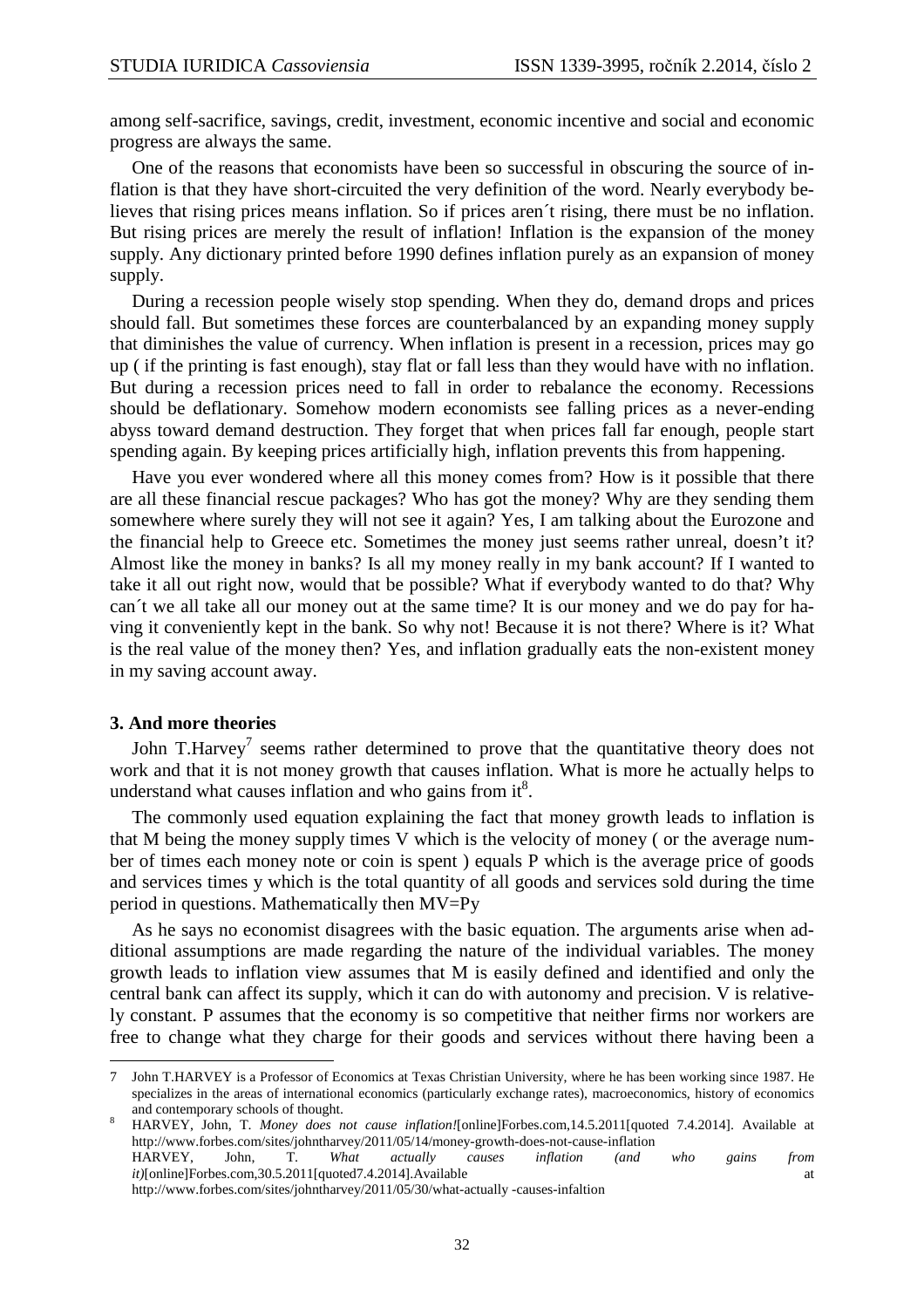change in the underlying forces driving supply and demand in their market. The y is as large as it can be at any given moment as the economy automatically tends towards full employment.

Now, his arguments are the following. Take for example y. One need only look out of the window to see that it is not currently at the full-employment and therefor maximum level. Hence given the scenario where  $M.V=P.y$  there is no reason that this could not lead to the rise in y as those spending their so called excess money balances actually cause entrepreneurs to raise output to meet the new demand. This is of course the goal of the government deficit spending that so many economically-ignorant people are trying to stop.

Here I would like to point out the following. I have given the professor's point of view a separate title, calling it the sixth theory. I am not sure whether it is correct as I believe that so far his suggestions support the Keynesian theory of spending our way out of the depression or recession though he is using it to demonstrate this fact the quantitative theory or rather trying to prove wrong the incorrect assumptions that are at the base of it. As to my feelings towards what has been said so far in his argument I myself would most certainly count myself among what he calls economically-ignorant person as I strongly disbelieve that the government should use deficit spending to kick start the economy or rather support the consumption in order to kick start the economy. The reason I say so is that I believe and support what Peter Schiff has stated in the earlier section of the article and that is the fact that it is not consumption that drives the economy. When I hear the words consumption and it is necessary to buy in order for the economy to grow it makes me very angry. When studying or teaching economics one of the first things that comes to light is the actual definition of the science. Economics that is the science about how to use the limited economic resources in order to fulfil the unlimited human needs or wishes or rather finding an optimal redistribution of those resources so to maximize the satisfaction of the maximal amount of people. When you look at the definition, the economic resources are no doubt limited, there is a limited amount of labour, capital and land at any given time. Economists argue that it is the unlimited human wishes that actually drive the economy, that it is the reason why we exist, why we carry out any economic activity. I am not sure here. I am not sure how much of this is human nature and how much of this is something that we have been taught throughout our lives. Always wanting and needing more does not sound very natural to me. On the other hand, without wanting more, without development, human kind would not be where we are now. Well, let´s assume that that is also a correct assumption. Ok. But what about the following. We have limited resources on one hand and unlimited wishes on another hand. And the most economical way of how to fulfil these needs and wishes is to keep consuming? Keep buying things, keep spending money? Surely it must be more economical if the product that we let´s assume willingly buy in order to satisfy our needs and wishes can provide the service or satisfaction as long as possible, isn't it? But if you look at most products these days, they are not designed to last. You need to replace them quite quickly whether you want to or not. You need to keep spending and consuming. And also, how long does the product satisfaction last? But how does that lead to the best use of the limited and precious economic resources? And I also believe that if the reality is to get better people will need to learn to distinguish between their needs and their wishes but also to use their common sense, something that it seems like we have forgotten that we all have. But I cannot see that happening, not in my lifetime anyway.

But back to John T. Harvey and his theories. In addition there is a great deal of evidence that the velocity of money is not constant. As one would expect it tends to decline in recession when people do, in fact, want to hold more cash.

I agree with this assumption one hundred percent. But I would also like to go a bit further. As it has been in my opinion quite rightly pointed out, in recession people try to hold to their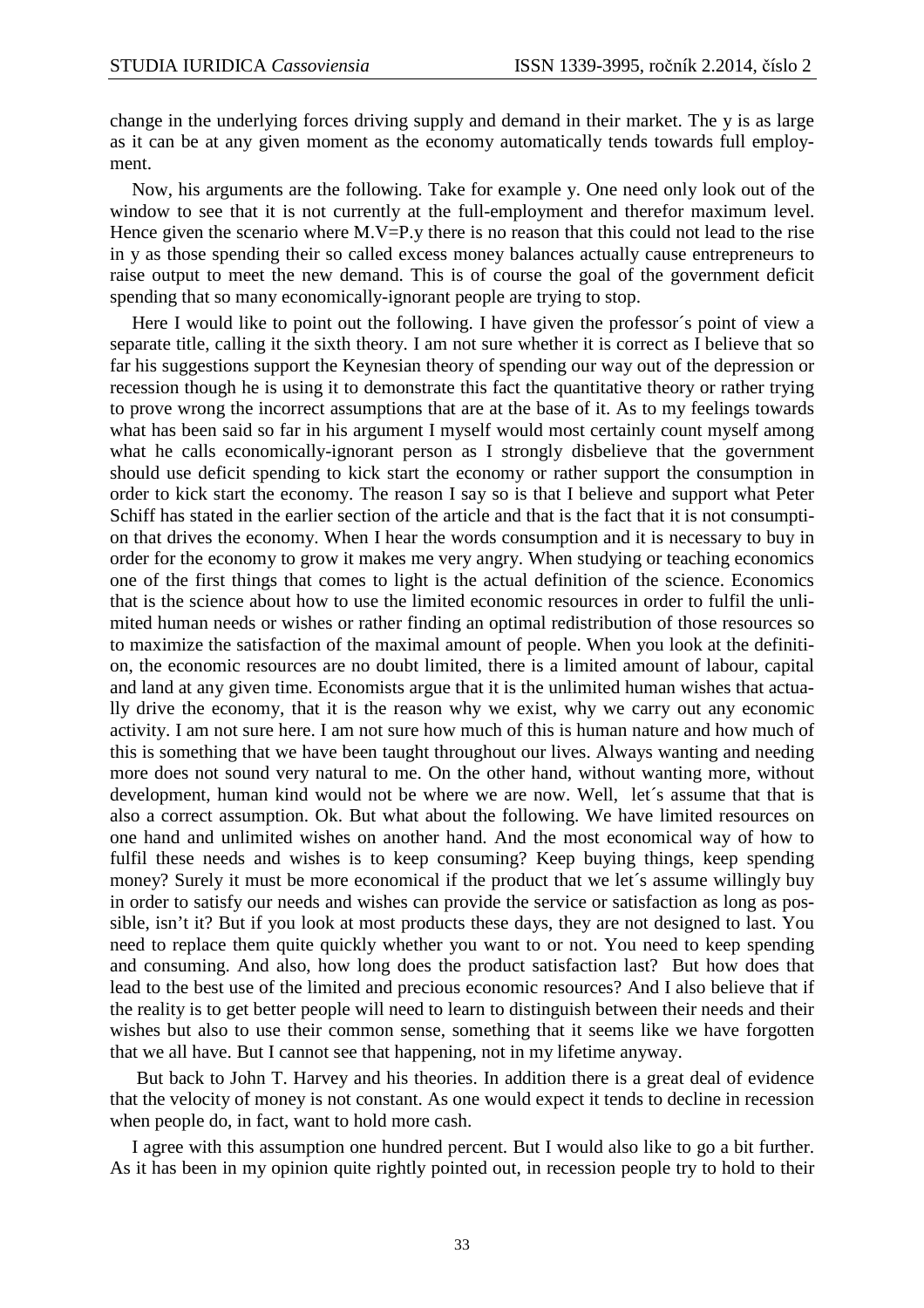l

money. Well, they have a reason for it, do they not? It is a form of security in such difficult times. In times of insecurity connected with the economy, with their job, with their life. It is only natural, it is instinctive and it is right. Surely it would be only natural to try to save money in order to have something in case there is a problem so that you can use this little safety net to help you come out clean. But what are the interest rates doing during these times? Saving is one thing that is discouraged! The interest rates are kept very low in order to stop people saving the little they can afford, they are encouraged to spend, to spend the way out of the hard times. Basically people are told by those who are supposed to be the experts that they need to spend the little they have in order for things to get better. And most of them do. Most of them go not only against their natural instincts, they go further, they borrow money. Not only they are told that there is nothing wrong about borrowing money for consumption they are told that that is what they should do, quite frankly they are encouraged to do that. And this is at the root of the problem. Why is it that way? Why are we not supported to save in times of recession? Because the prices would have to fall as they quite rightly should? Because it would be natural? Because if we had some money saved we could not only use it as a safety net we could also use it to invest into something, something that would help to start the economy in an efficient way?

Talking about the money supply ( M ) it is assumed that only the central bank can affect the amount of money supplied. As Harvy says the financial sector can create and destroy money without direct action by the central bank. Every time a loan is made the supply of money increases. The bank is creating money out of thin air, with only a fraction of the total necessary. Hence the private sector has a great deal of control over M.

I myself believe that this is where one of the major problems of the economies today lies. The fact that the money is not linked to any real value any more. Here I fully support the view of Edward W. Younkins<sup>9</sup> though yet again, I cannot see it happening no matter how beneficial and economically healthy it would be for the economy and people in my opinion.

Edward W. Younkins<sup>10</sup> defines inflation rather strongly and quite unorthodoxly as a dishonest and deliberate policy and tool of politicians who do not wish to reduce their spending. The government "creates" new money in order to cover what it spends in excess of its income. In reaction to that he asks for what he calls the real monetary reform. Traditionally, the gold standard was used to tie the value of money to something more constant and stable than the capricious desires of government officials. Such an impersonal protection is needed to restrain the actions of those who hold a legal monopoly on the creation of money. Under the gold standard, the quantity of the money supply is independent of the policies of government. Gold represents value uncontrolled by government. The gold standard takes decisions regarding the quantity of money out of the hands of politicians. The gold standard provides a market-based medium of exchange and a stable monetary system through which men can exchange and save the results of their labour. This monetary stability will force the government to abstain from monetary depreciation. Not only would the government have to stop inflating, it would also be forced to balance its budget and eliminate many wellfare programs. Under a gold standard, politicians cannot spend more unless they raise taxes. Under the gold standard, banks and individual would be able to make loans, but they would be limited to the amounts savers had accumulated and were making available for lending purposes. The gold standard´s requirement of fully convertible money would keep more than one claim to the same money from occurring.

<sup>9</sup> Edward YOUNKINS is a Professor of Accountancy and Business Administration at Wheeling Jesuit University at West Virginia.

<sup>10</sup> YOUNKINS, Edward, W. *How government manipulates money and produces inflation.*[online]Quebecoislibre.org, 28.10.2000[quoted 7.4.2014]. Available at http://www.quebecoislibre.org/001028-11.htm.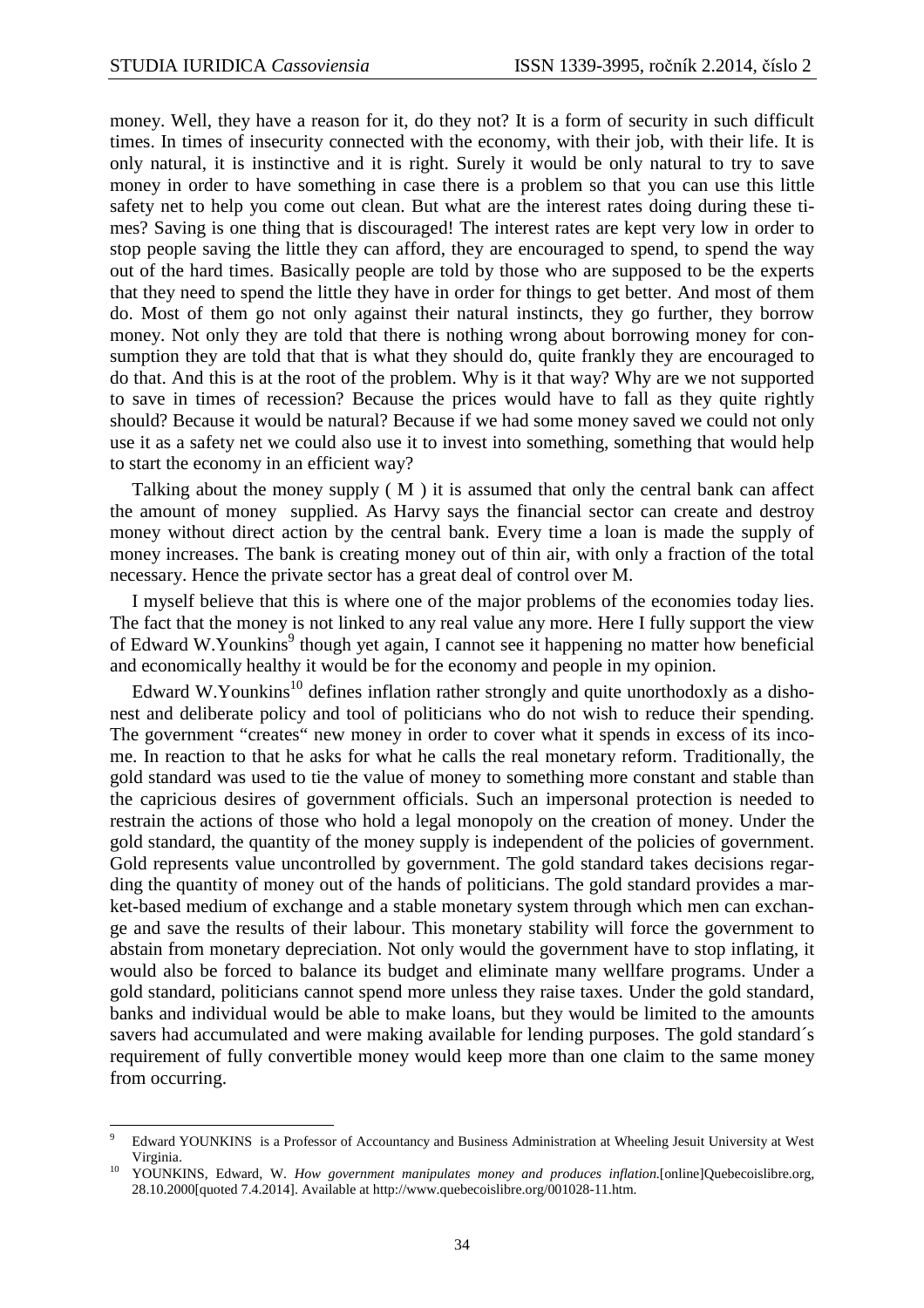If we have a look and take time to understand how the process of lending money within the banking system works at the moment, the process of multiplication of the money does seem rather fishy and in simple terms does mean that the very same money has more than one claimant.

To continue with Harvey´s theory over the money supply or a theory supporting the monetary policies of the Fed<sup>11</sup> he claims that the central bank cannot produce money without the cooperation of the private sector. That the money supply grows only through the cooperation of the public sector as it is the public sector. The central bank cannot force a bank to accept a loan from the central bank and private banks cannot force customers to accept loans.

I must admit that this is in my opinion true. People are not forced to buy government bonds, they believe that it is profitable. They believe that they are going to earn some money due to this investment, and the banks are more than happy to accept cheap loans. The cheaper the better, it will be easier to sell on. But why is it? Can it be because we do not understand what is actually happening or is it because we do not care?

So to finish off the theory of John T.Harvey, he claims that the general assumption of the quantitative theory is correct that is  $MV=Py$ . But the definitions of the four components should that the money supply represented by M is elusive in a modern, credit-money economy and its value can change either with or without direct central bank intervention. In addition, the monetary authority cannot raise the supply of money without the cooperation of the private sector. Because central banks almost always target interest rates rather than the quantity of money, they tend to simply accommodate demands from banks. The central bank´s impact is indirect and heavily dependent on what the rest of the economy is willing to do. The velocity of money is what has been stated with one slight but rather important change and that is the fact that it is not constant even over the short term. As to the P, being the average price of goods and services, here he says not only that it can be the change in prices that lead to inflation, he claims that since it isn´t the change in money supply M, it has to be the change in price. As to the level of employment, well the economy does come to rest at less than full employment he states.

Therefor in Harvey´s theory it is the rising prices that lead to an increase in the supply of money and not the other way round. So it is not money growth that causes inflation but the rise in price level. Following that, he recognizes three basic causes of inflation, that being the market power (e.g. OPEC), a rise in demand relative to supply (so called demand pull inflation ) and an asset market boom.

#### **III. IS INFLATION A TAX?**

Quite frankly, I myself believe that inflation is a type of tax. In my opinion it is a tax on holding money, tax on savings. I was quite surprised that I have managed to find a lot of those stating and arguing inflation is a hidden tax, that inflation is a regressive tax, that inflation is a way of taxing by the government or a term called inflation tax. So far so good. That is what some of the economists say. But, is there any legal ground for considering inflation a tax?

#### **1. Inflation is a hidden tax**

l

In his article Lawrence Wilson<sup>12</sup> states that<sup>13</sup> many people do not realize that inflation is with us and that it is an extremely destructive hidden tax, especially on the poor of all nations.

 $11$  Federal Reserve, the central bank of the United States of America.

<sup>12</sup> Lawrence WILSON, MD works for the Center For Development.

<sup>&</sup>lt;sup>13</sup> WILSON, Lawrence. *Inflation, the hidden tax*.[online]Drlwilson.com,June 2012 [quoted 7.4.2014]. Available at http://www.drlwilson.com/Articles/INFLATION.htm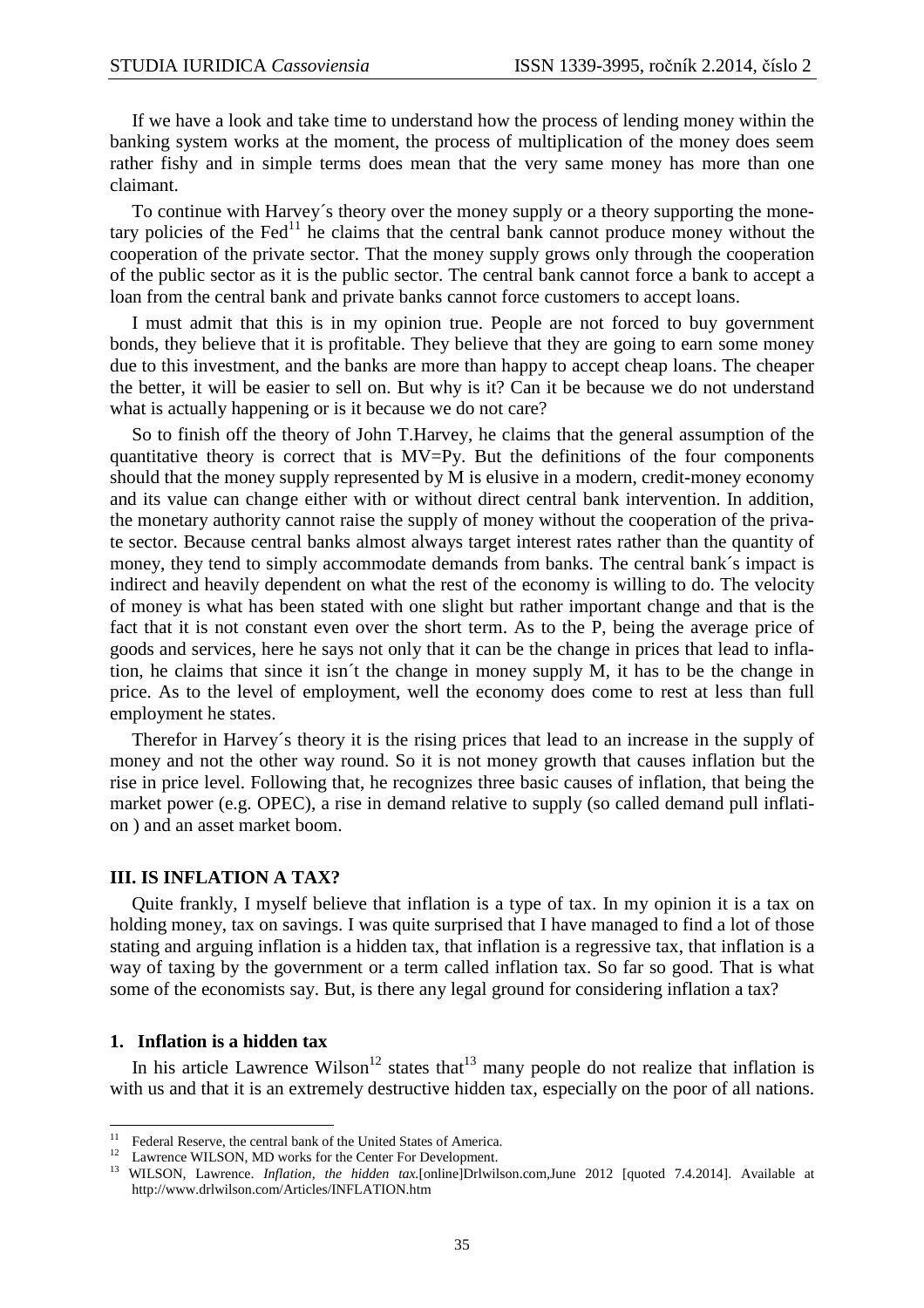l

People believe that inflation is rising prices. That is not quite true. Inflation means that there is more money out there chasing the same amount of goods and services. As a result, the value of money is diluted. One result is higher prices. Since the money is diluted, it does not work as well and it takes more of it too buy things. Higher prices are just a way we express the fact that the diluted money of today does not buy as much. Inflation is actually an old, secret method of taxing the people without their knowledge. This may sound strange because no one talks about inflation as a tax. But when extra money is printed up and put into circulation, it costs the government very little. The only cost is that of printing. The government can then lavish the money on all their favourite projects without worrying about the people complaining, because the money seems to be free. However, it is not free. What it does is to slowly dilute the money that is in existence already. In this sense, inflation is a hidden tax or a way the government confiscates people´s real wealth. If the government gave its new printed money to each of us to spend, it would not be so bad. Then at least we would all have more of the diluted or less valuable money. This is indeed a sneaky way to tax people because it happens so slowly that few people see it, it is hidden, there are no tax forms to fill out or taxes added to your purchases or bills, people actually feel richer because often their salary and the price of their house goes up, in fact many actually have more money, but of course all that cash is worth less and last but not the least inflation does not require any new laws that people could debate and vote down. Thus it happens silently and secretly.

In his article Michael Snyder<sup>14</sup> starts with stating Ronald Regan once famously declaring that inflation is a tax, and comments that sadly most Americans did not really grasp what he was talking about. If the American people truly understood what inflation was doing to them, they would be screaming bloody murder about monetary policy. Inflation is an especially insidious tax because it is not just a tax on your income for one year. It is a continual tax on every single dollar that you own. As your money sits in the bank it is constantly losing value. Over time, the effects of inflation can be absolutely devastating. For example, if you put 100 dollars in the bank in 1970, those same dollars today would only have about 17 percent of the purchasing power that they did back then. In essence, you were hit by an 83 percent inflation tax and all you did was leave your money in the bank. So who is responsible for this? Well, the Federal Reserve controls monetary policy of the United States and the inflationary monetary policy that the Fed has gotten all of us accustomed to is taxing the daylight out of us. Most of us have been living in an inflationary environment for so long that we have come to accept it as normal. Most Americans believe that prices are supposed to just keep going up as time goes by. This is why many economists get upset when the Federal Reserve starts printing money like there is no tomorrow. Inflation is a tax that is very cruel on average American families. It destroys their wealth and it destroys the purchasing power of their pay checks. Unfortunately, this is always what happens when a society adopts fiat currency. Dollars are just pieces of paper backed by absolutely nothing. When more pieces of paper are printed up, the value of the pieces of paper already in existence goes down. This is one of the reasons why so many people out there are talking about real money like gold and silver. Unlike fiat currency, precious metals tend to hold value over a very long period of time. There is much more to all of this of course, but what is important for the man and the women on the street is the fact that when the Federal Reserve expands the money supply it is a tax on all of us and it makes all of us poorer.

<sup>14</sup> SNYDER, Michael. *Inflation is a hidden tax and the federal reserve is taking the living daylights out of us.*[online]Theeconomiccollapseblog.com, 29.2.2012 [quoted 7.4.2014]. Available at http://theeconomiccollapseblog.com/archives/inflation-is-a-tax-and-the -federal-reserve-is-taking-the-living-daylightsout-of-us.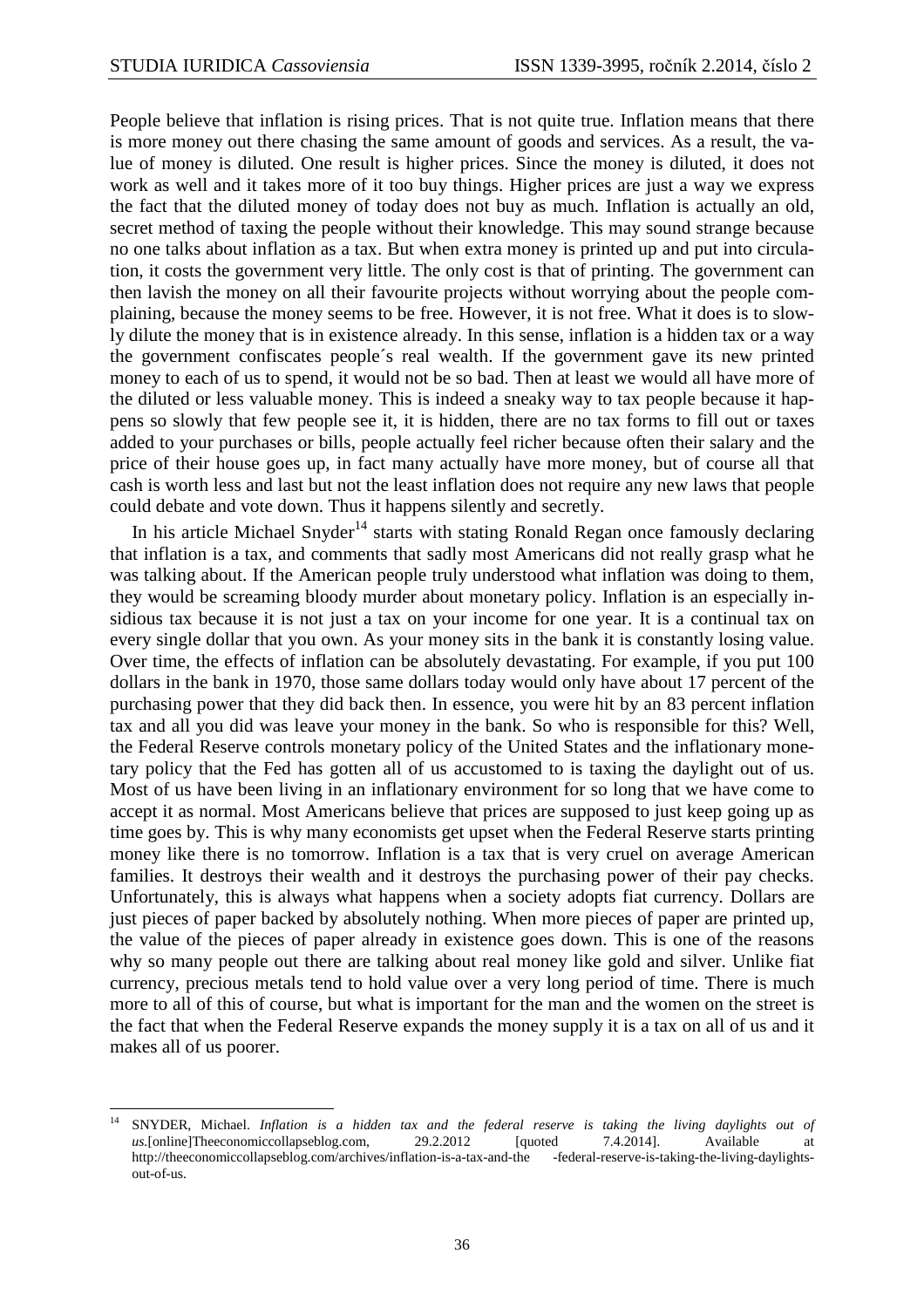Having presented these two points of view both in favour of considering inflation a hidden tax and both of them blaming the government and the central bank for creating this situation I feel it necessary to state that yet again, it very much depends on your own point of view on the situation. Previously I have presented arguments both supporting the role of the government and central bank in the creation of inflation as well as those who saw the role of the monetary policy and government as quite the opposite. One´s own point of view very much depends on what you believe is right, what you believe is the correct explanation. And I have also stated my own opinion on the matter. But how is it possible that there are so many different points of view and so many opinions not only at the cause but inevitably at the cure. And why does the reality hardly ever matches the theory created in order to understand the reality?

#### **2. The inflation tax<sup>15</sup>**

On his blog Greg Mankiw<sup>16</sup> talks about the inflation tax. He states that one of 10 students wonders if it is possible to defend inflation. Why is it such a bad thing for governments to rely more on the inflation tax? As long as it is applied within the context of an inflation-targeting Fed, all the negatives of inflation can be contained. That is as long as the Fed sets the target inflation rate and then uses open market techniques to bring inflation into line by taking into consideration the new money there will be no unexpected inflation and therefore no inflation cost. There are many advantages to the inflation tax including painless, free collection and progressivity, that is those with the most accumulated assets pay the most.

It is a provocative proposal. I do not know any economist who would endorse it. To explain why, let me make four points:

- 1. The inflation tax is not painless. There are various inefficiencies that inflation causes, even if it is steady and predictable.
- 2. The inflation tax is probably less progressive than one might at first think. It is not a tax on all assets but only on non-interest-bearing assets such as cash. The rich are able to keep most of their wealth in forms that can avoid the inflation tax.
- 3. The inflation tax would raise only a modest amount of revenue.
- 4. For reasons that are not fully understood, high inflation tends to be volatile inflation. A stable and predictable inflation seems possible as a matter of economic theory, but it is rarely if ever observed. If we take this empirical regularity as a constraint, then choosing high inflation entails choosing volatile inflation, which increases uncertainty.

These are the reasons most economists would be adverse to a proposal of steady let´s say 15% inflation. But has some economist done a detailed and convincing cost-benefit calculation, weighing all the pluses and minuses, to figure out the optimal inflation rate? Not to my knowledge.

Reading this has rather shocked me in a way that I got the impression that not only there actually really is such a thing as an inflation tax, so it really is a tax but also it is quite well known and calculated by the government, just a pity that the government cannot as yet quite rely on the income from this tax.

#### **3. Taxing with inflation**

l

Robert Schenk<sup>17</sup> states that deficit financing and inflation are other ways to hide taxes. In his eyes variations of these methods have a very ancient history. In the days before paper

<sup>15</sup> MANKIW, Gregory. *The inflation tax.*[online] Gregmankiw.blogspot.cz*,* 23.5.2006 [quoted 7.4.2014]. Available at http://gregmankiw.blogspot.cz/2006/05/inflation-tax.html.

<sup>&</sup>lt;sup>16</sup> Gregory MANKIW is a professor and chairman of the economics department at Harvard University, USA.

<sup>17</sup> SCHENK, Robert. *Taxing with inflation.*[online]Ingrimayne.com, 28.2.2011[quoted 7.4.2014]. Available at http://ingrimayne.com/econ/optional/HideTaxes.html.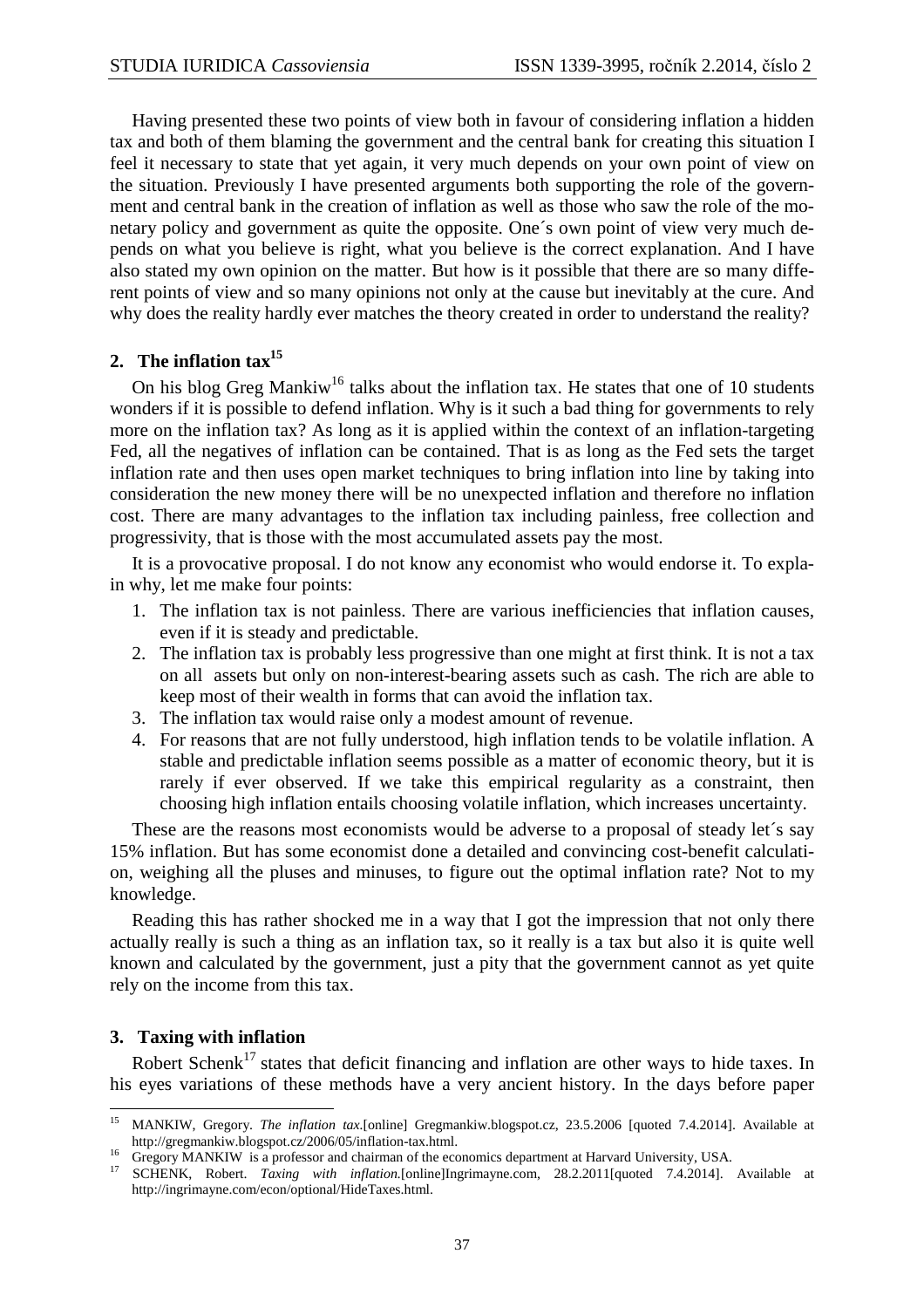money, money was usually in the form of coins, generally gold or silver. Sometimes the government would collect as much of the previous issue of coins as possible, melt them down, add a generous portion of copper, and reissue them. The advantage to the ruler is obvious. Modern governments have more options than their predecessors did. Financial markets and banks allow them to borrow without debasing their money. Because resources are shifted to the public sector, someone bears the burden of the action. If the government borrows more, higher interest rates will crowd out someone who will not be able to pay higher rates. Because the government borrowing is only one of a great many factors that influence the level of interest rates, and because interest rates affect other variables such as people´s wealth, the price of bonds varies inversely with the level of interest rates, it is impossible to identify the precise individuals whose spending is curtailed by the government deficit.

He also explains that there is a temptation by modern governments to finance some spending by printing money and thus causing inflation. Most countries have a progressive income tax. With this system, inflation will push people into higher tax brackets. This means that the government can raise taxes by causing inflation, without ever formally acting to raise tax rates.

Well, in my opinion this brings us back to the question of the inflation tax, as discussed previously and it seems to clarify the process of how this tax works and also supporting the argument of Mankiw that perhaps the reason for this not being officially discussed or used as such is only the fact that there is no cost-beneficial evidence that would have calculated the appropriate rate of inflation that would lead to the required result, that is pre-calculated government income as a result of inflation or the inflation tax.

#### **4. Legal grounds for inflation being a tax**

Not being a lawyer I tried my best to understand the legal background of taxes generally in order to seem whether I could find a way in which inflation could be legally considered a tax. In order to learn more about the history of taxes and the difference between a tax and a fee I used the book Financial law<sup>18</sup>.

Based on the history of the development of taxes it can be said that the title of the payment meaning whether it is called a tax, a fee or any other form of a charge plays only a secondary role. For the process of forming the state income it is essential to choose such tool that would bring sufficient income to the state and at the same time lead to the smallest resistance of those who have to pay it. $^{19}$ 

Well, from what I have learnt and presented about inflation so far, I think that based on that it can be concluded that it is a tax. It may not be officially recognized as yet, but that is a secondary issues. Not only that inflation brings more money to the state budget, whether it is sufficient or not, that is quite arguable, it also gives advantage to the debtors and the biggest debtor, the one who benefits from it the most, is the state. In comparison with other types of taxes, the resistance to inflation is rather small in the way that it is not widely considered a tax imposed by the government.

#### **IV. CONCLUSIONS**

l

I decided that in order to be able to answer sufficiently to the question of whether inflation is or is not a tax, I needed to look a bit closer at inflation itself. I presented short versions of

<sup>&</sup>lt;sup>18</sup> BAKEŠ, Milan. KARFÍKOVÁ, Marie, KOTÁB, Petr. MARKOVÁ, Hana. Finanční právo. 6.upravené vydání. C.H.Beck, 2012, 552 s. ISBN 978-80-7400-440-7.

<sup>&</sup>lt;sup>19</sup> BAKEŠ, Milan. KARFÍKOVÁ, Marie, KOTÁB, Petr. MARKOVÁ, Hana. Finanční právo. 6.upravené vydání. C.H.Beck, 2012, 552 s. ISBN 978-80-7400-440-7, pg. 88-93.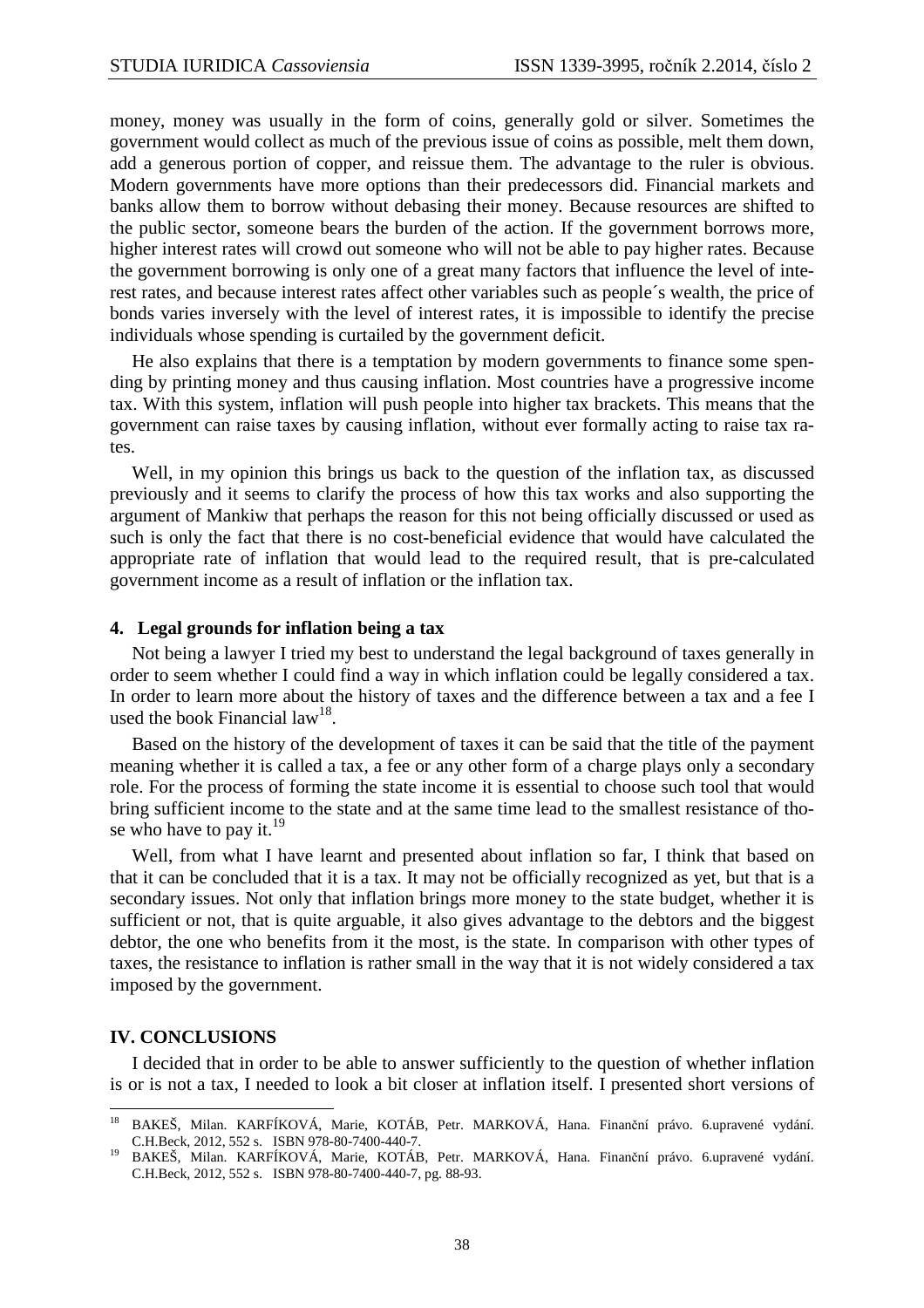various theories on inflation, on the causes of it. Based on which of these theories you believe in the possible cure for inflation arises. But here is the catch. They are all quite different. The theories as well as the cures, are quite often rather the opposite. So which is the right one, which is the correct one? A lot of questions have arisen as a result, some of them I provided my own opinion on and therefor answered in my own eyes, some of them I left unanswered, left for you to think about. But for sure there is a lot to discuss further concerning not just inflation itself but definitely the legal point of inflation as a tax. But that I will have to leave for the lawyers to decide.

## **KEY WORDS**

Inflation, economy, money supply, central bank, tax

## **KLÍČOVÁ SLOVA**

Inflace, ekonomika, nabídka peněz, centrální banka, daň

## **LITERATURE**

- 1. BAKEŠ, Milan. KARFÍKOVÁ, Marie, KOTÁB, Petr. MARKOVÁ, Hana. Finanční právo. 6.upravené vydání. C.H.Beck, 2012, 552 s. ISBN 978-80-7400-440-7.
- 2. ČERVENÁ, Karolína et al. *Vybrané otázky daňovej politiky Európskej únie a jej členských štátov.* Zborník vedeckých prác. Košice : Univerzita Pavla Jozefa Šafárika, 2013, s. 448. ISBN 978-80-7097-999-0.
- 3. HARVEY, John, T. *Money does not cause inflation!*[online]Forbes.com,14.5.2011[quoted 7.4.2014]. Available at http://www.forbes.com/sites/johntharvey/2011/05/14/money-growth-does-not-causeinflation.
- 4. HARVEY, John, T. *What actually causes inflation (and who gains from it)*[online]Forbes.com,30.5.2011[quoted 7.4.2014].Available at http://www.forbes.com/sites/johntharvey/2011/05/30/what-actually -causes-infaltion.
- 5. MANKIW, Gregory. *The inflation tax.*[online] Gregmankiw.blogspot.cz*,* 23.5.2006 [quoted 7.4.2014]. Available at http://gregmankiw.blogspot.cz/2006/05/inflation-tax.html.
- 6. SCHENK, Robert. *Taxing with inflation.*[online]Ingrimayne.com, 28.2.2011[quoted 7.4.2014]. Available at http://ingrimayne.com/econ/optional/HideTaxes.html.
- 7. SCHIFF, Peter. How and economy grows and why it crashes*.* ,1. edition, U.S.A., New Jersey, Hoboken, Wiley and Sons, Inc. , 2010, 233pg. ISBN 978-0-470-52670-5.
- 8. SNYDER, Michael. *Inflation is a hidden tax and the federal reserve is taking the living daylights out of us.*[online]Theeconomiccollapseblog.com, 29.2.2012 [quoted 7.4.2014]. Available at http://theeconomiccollapseblog.com/archives/inflation-is-a-tax-and-the federal-reserve-is-taking-the-living-daylights-out-of-us.
- 9. WILSON, Lawrence. *Inflation, the hidden tax.*[online]Drlwilson.com,June 2012 [quoted 7.4.2014]. Available at http://www.drlwilson.com/Articles/INFLATION.htm.
- 10. YOUNKINS, Edward, W. *How government manipulates money and produces inflation.*[online]Quebecoislibre.org, 28.10.2000[quoted 7.4.2014]. Available at http://www.quebecoislibre.org/001028-11.htm.
- 11. http://www.britannica.com/EBchecked/topic/287700/inflation/3511/The-Keynesiantheory.